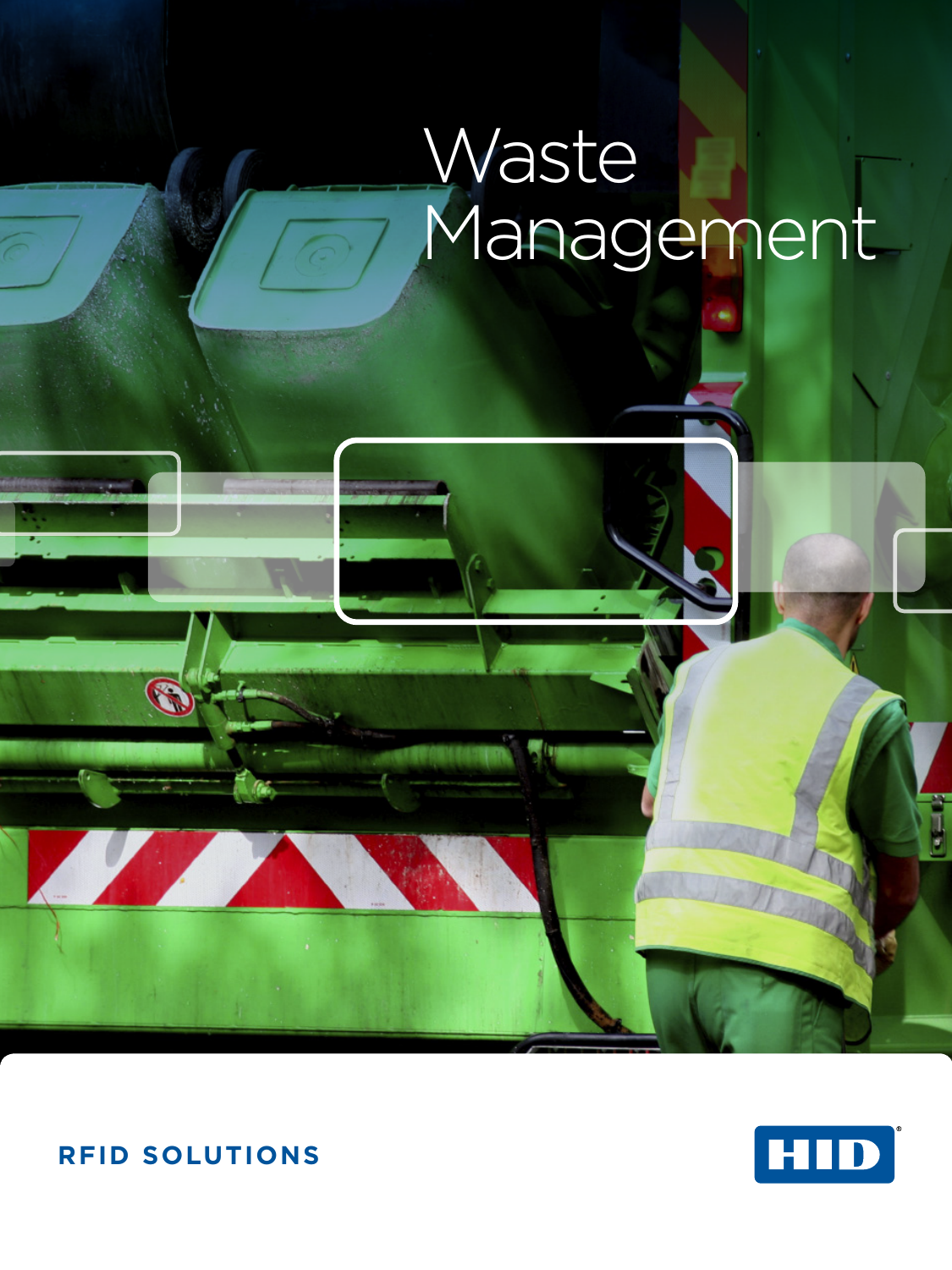## Optimizing efficiency, economy and traceability in waste management.





#### **HISTORY OF INNOVATION**

HID Global has over 45 years of manufacturing experience and over 20 years of expertise in contactless technology development and manufacturing. Users and developers worldwide rely on the product line from HID Global for responsive solutions, fast turnaround, dependable quality and exceptional performance.

Most consumers and businesses don't think about what becomes of waste after they dispose of it, but those responsible for waste handling have a huge stake in knowing, and managing information about what they collect, how much they collect, where it comes from and where it goes.

In many cases, tracking waste is a slow, costly and labor intensive process. Modern radio frequency identification (RFID) technology is enabling a change, and no one is more committed to continuing to develop and deliver the necessary solutions than HID Global.

#### **Why RFID?**

A fully-realized RFID solution supports identification and traceability of waste streams. Tags attached to waste containers let operators monitor sorting quality, track the number of times a container is set out for collection and track the weight of its contents. It also simplifies billing for service and supports the implementation of incentive-based invoicing.

#### **Why HID Global?**

HID Global has long been the world leader in the development of secure contactless technology, producing over one billion RFID tags worldwide. For waste management, the company offers a range of transponders suitable for a broad range of operations residential and commercial bins, medical waste containers, skips, bottle banks, and morealong with reader cores, support services and years of experience in secure contactless implementation. Our innovative products are compliant with all relevant standards and are fully interoperable with other standardized components and systems. Our goal is to simplify the operator's tasks, provide increased transparency of operations, and to maximize return on the operator's investment.

#### **Demands of the application**

Waste bins come in many shapes, materials and sizes, but large or small, metal or plastic, residential or commercial, they are all subject to harsh environments and rough handling. Outdoors they face heat, cold, rain, snow and ice. Even in ordinary use, they are tossed, turned and dropped, either by humans or machines. They may face harsh chemicals, inside or out, and in some applications, the rigors of power-washing as well. In the face of all these challenges, they are often expected to last a decade or more. Obviously, a radio frequency tag attached to such a receptacle faces all the same conditions and must protect vulnerable microcircuits at the same time.

#### **How tags are used**

In typical home or business RFID waste management, the unique ID number of a tag is associated to a bin and that bin's owner or address. In the recognize, lift and register process, the tag is read when the bin is lifted and the information time-coded and logged.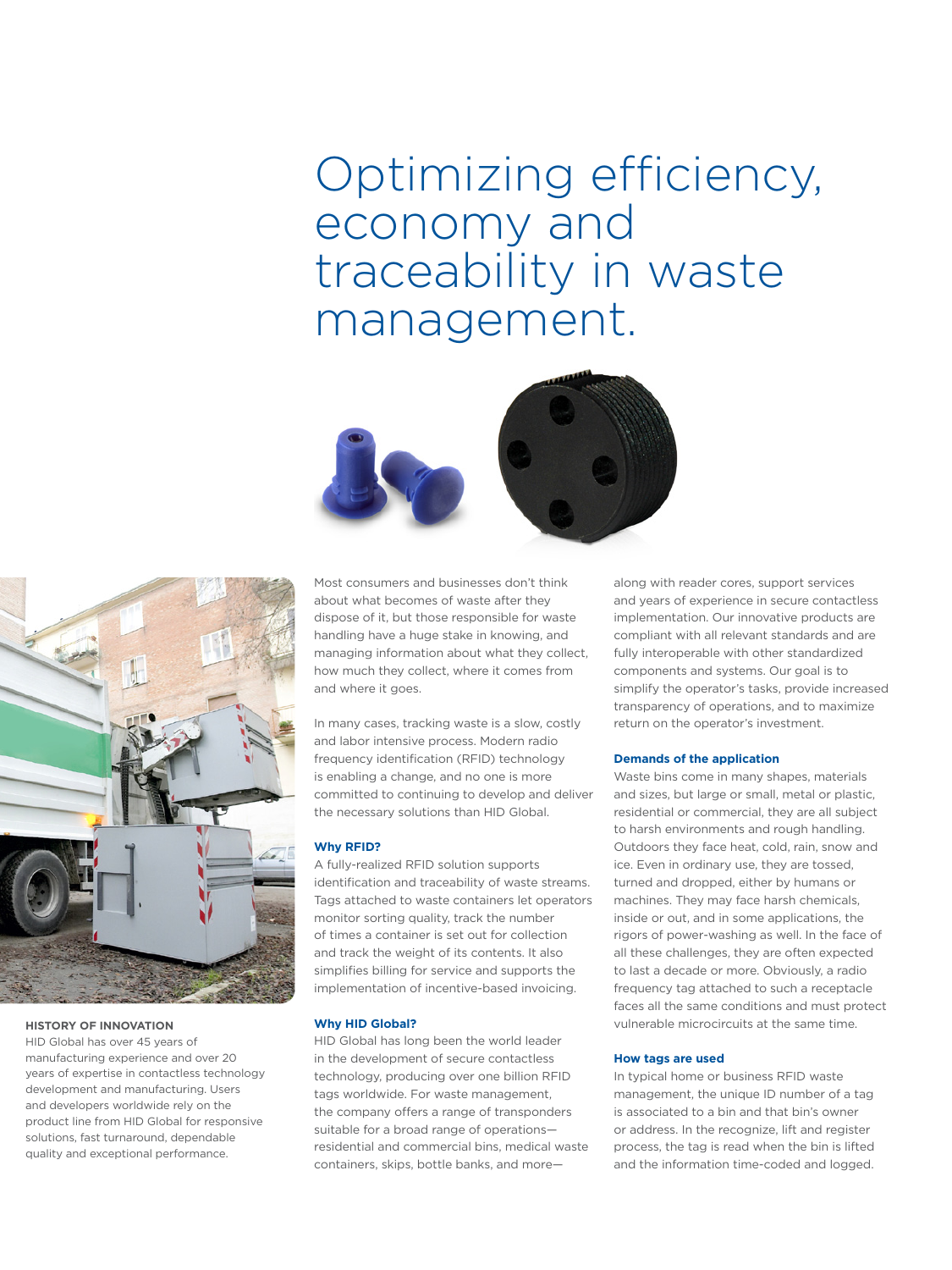In applications like medical waste, the receptacle itself is collected, transported to a disposal point and returned to its place of origin. In such applications, a read/write tag may actually collect, as well as disseminate, information.

#### **The right product for every job**

The selection of tags and readers can have a huge impact on the success of a waste management initiative. System integrators, bin manufacturers and lift manufacturers expect reliability. Every installed tag must work and keep on working. Unique customer identification is critical and there can be no duplication of user ID numbers. System components must be reliable and come with warranties and support users can count on. Users and system integrators need a reliable source of affordable off-the-shelf products.

HID Global has the right tag and reader board for virtually any waste-related application, all backed by our expertise, engineering design-in capabilities, warranties and renowned customer service. Products are designed specifically for the task, providing unique identification of bins. Tags are manufactured for out-ofthe-box reliability and long life. With years of experience and literally millions of transponders in use, HID's product line has come to mean quality in secure contactless applications around the world.

In waste management, our screw-in bin tag is among the world's most widely used. The chip is bonded to the antenna for reliable performance and durability. Then the device is encapsulated in resin to provide maximum tensile strength and unmatched resistance to weather, shock, and humidity. The tag is

designed for installation as a step in the bin manufacturing process. For older bins in the field, plug tags can be easily installed. This is particularly important for service providers with large investments in existing bins.

#### **A trusted source for secure contactless technology**

HID Global designed the bin tag specifically for waste management applications, but of course, no one tag meets all needs, so we offer an extensive portfolio of tag types to satisfy the wide variety of customer demands. Our epoxy tags come in 20 mm sizes for curbside bins and 30 mm sizes for bin producers looking to embed the tag during manufacturing. HID also offers the On Metal Tag and Plug Tag along with tools for installation. Versions meet low frequency (125 KHz or 134.2 KHz), high frequency (13.56 MHz), and ultra-high frequency (869-915 MHz) ISO standards including: FDX-b BDE, EN 14803 and ISO 11785. No matter what the mix of residential, business, and specialized customers; the variety of bin types, sizes, and materials; or the frequencies you require, HID Global has the components you need.

To complete the solution, HID offers topquality reader boards that meet all established standards and have consistently raised the bar for performance. They can be incorporated into hand-held or vehicle-mounted devices, as well as connected to a variety of controller and host systems.



#### **WE ARE YOUR PROVEN SOLUTION - AS REQUIREMENTS INCREASE.**

The demands of waste management will continue to grow. "Green" initiatives will require closer tracking of recycling streams. "Pay-as-you-throw" may be implemented to encourage reduction of waste and increased recycling. And changes in waste handling technology may require the ability to track certain materials, not just at pickup, but through the entire process. No matter what your application requires, HID Global will meet the need.



We work in close cooperation with system integrators around the world to develop systems that meet your most stringent demands. Whether you need standard or customized tags, we can deliver the products you need with exceptional quality and service.